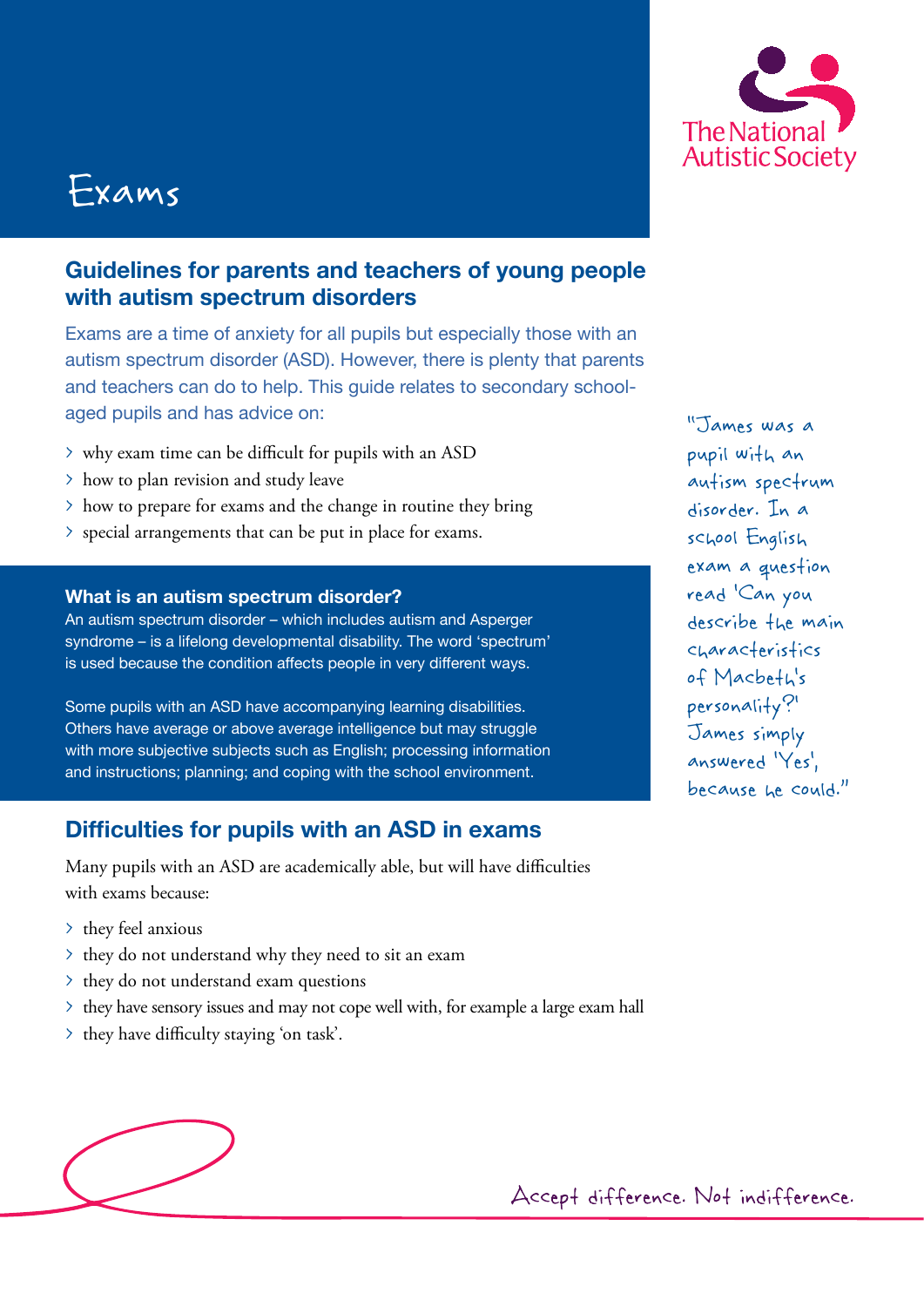# **Difficulties for pupils with an ASD in exams**

Many pupils with an ASD are academically able, but will have difficulties with exams because:

- > they feel anxious
- > they do not understand why they need to sit an exam
- > they do not understand exam questions
- > they have sensory issues and may not cope well with, for example a large exam hall
- > they have difficulty staying 'on task'.

### **Anxiety**

Many people with an ASD rely on structure and routine to cope in an unpredictable world. Exams, which are new and different and mean a change in routine, can cause great anxiety. It helps if teachers can explain when exams will take place, how pupils will be preparing for them and what happens on the day.

Similarly, unstructured time – such as study leave – can be difficult but there is plenty teachers and parents can do to help. See the 'Revision and study leave' section for details.

It is also worth mentioning that pupils with an ASD can be very hard on themselves and unrealistic about their performance, as well as worrying about results.

### **Motivation**

Sometimes pupils with an ASD cannot see the point in sitting an exam: they know that they have the knowledge and cannot understand why they have to put it on paper.

Teachers can help by explaining the point behind exams: that having qualifications shows other people – such as employers – that you have a knowledge of certain subjects and are good at things, for example English and maths.

#### **Understanding exam questions**

James was a pupil with an ASD. In a school English exam a question read 'Can you describe the main characteristics of Macbeth's personality?' James simply answered 'Yes', because he could.

People with an ASD can take things literally, and may not understand open-ended questions.

If we take the exam question above as an example, James was unable to infer from it that he should write about Macbeth. The question may have been better phrased like this: 'Describe the main characteristics of Macbeth's personality'. It might also help to say how much pupils should write, for example between 400-500 words.

If you are setting tests in school, you could look at how questions are phrased: are they likely to be understood by pupils with an ASD?

Before pupils sit public or external national exams, it will help to look at old exam questions and talk about how they would answer them. Are they interpreting the questions correctly?

### **Sensory issues**

Pupils with an ASD often feel overwhelmed by the size and unfamiliarity of big exam halls. Strip lighting, noise (even background noises that most of us can filter out), smells, a teacher walking up and down – these can all be distracting. Check if pupils would prefer a small room, away from distractions.

### **Staying 'on task'**

It can be difficult for a pupil with an ASD to understand what they need to do, when, in order to finish an exam in time. They may also need extra time to process instructions, or to read and understand exam questions. Support teachers can stay with pupils to prompt them for time-keeping and help them stay 'on task'.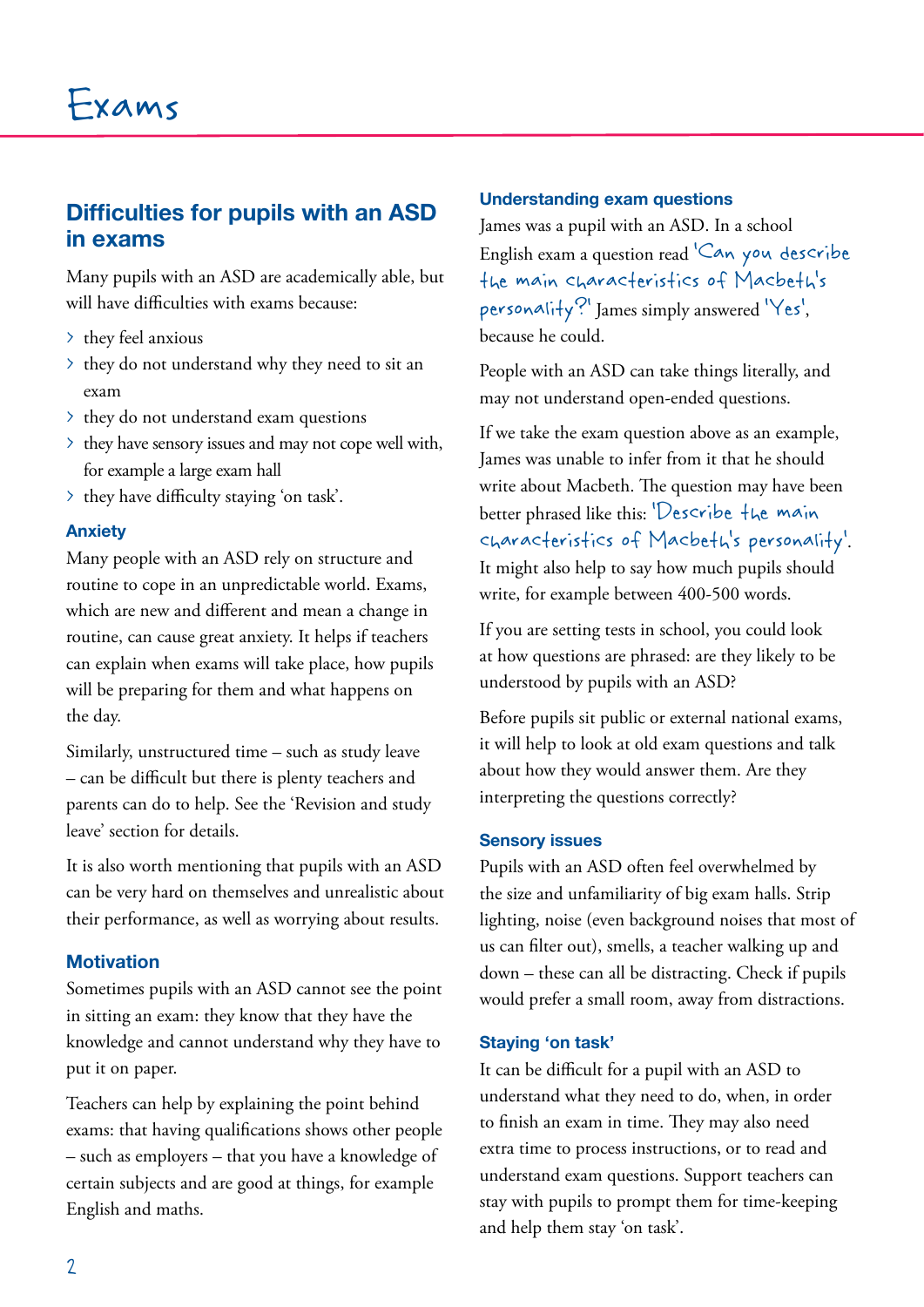### **Motor skills difficulties**

Many pupils with an ASD have motor skills difficulties, which means their handwriting might be difficult to read. Consider if some pupils can use a computer in exams or possibly an amanuensis (someone who writes down what the pupil dictates).

#### **Special interests**

Special interests are important to many people with an ASD, to the extent that they can become obsessions. In an exam, some pupils could try to bring their special interest into their answers, whether it is relevant or not. For the most part, they should be discouraged from doing this.

However, occasionally it helps to talk about a special interest. One exam question was about television families and what the programme teaches us about their lives. A pupil with an ASD was able to put his extensive knowledge of *The Simpsons* to good use.

### **Revision and study leave**

Pupils with an ASD may find unstructured time – such as revision time or study leave – difficult. This is because they may not know how to plan their time, or their learning style isn't suited to traditional ways of revising. In this section, we will look at some ways parents and teachers can help.

#### **Learning styles**

Pupils have different learning styles and it helps to consider these when planning revision sessions. Some might learn best by hearing or watching revision material, rather than reading it; others do better when studying at certain times of day, or in a group rather than on their own. Many people also find memory aids, such as flash cards, helpful.

There are all sorts of ways for pupils to revise, some of which may be worth investigating. These include revision clubs, using the school library, practice with past exam papers, revision guides and computer programs.

You will also find some useful revision resources online. One is BBC Bitesize, which covers school exams from Key Stage 1 onwards (including TGAU in Wales and Scottish Intermediates/Standard Grades and Highers). Visit www.bbc.co.uk/schools/bitesize

#### **Planning a revision timetable**

Revision timetables will be of great help to pupils with an ASD, who may not be able to plan what to revise, when, in order to be ready for their exams.

A revision questionnaire can help you understand how someone learns best and this information can be used to plan a revision timetable. See our example in appendix 2.

Revision timetables can be especially useful during unsupervised time, such as study leave. Healthy eating and plenty of exercise can really help pupils to feel good, relieve anxiety and stress, and to concentrate on their studies. It is a good idea to include time for exercise, meals and snacks in a revision timetable.

### **Preparing for exams**

Exams mean a change to routine and a step into the unknown, which isn't always easy for pupils with an ASD. There are some simple things that parents and teachers can do to prepare pupils for exams and reduce stress and anxiety.

#### **Which exams should pupils take?**

Teachers can help pupils with an ASD by considering carefully what courses and exams they will take. Withdrawal from a course or an exam can be problematic, so it is important to be sure of your assessment.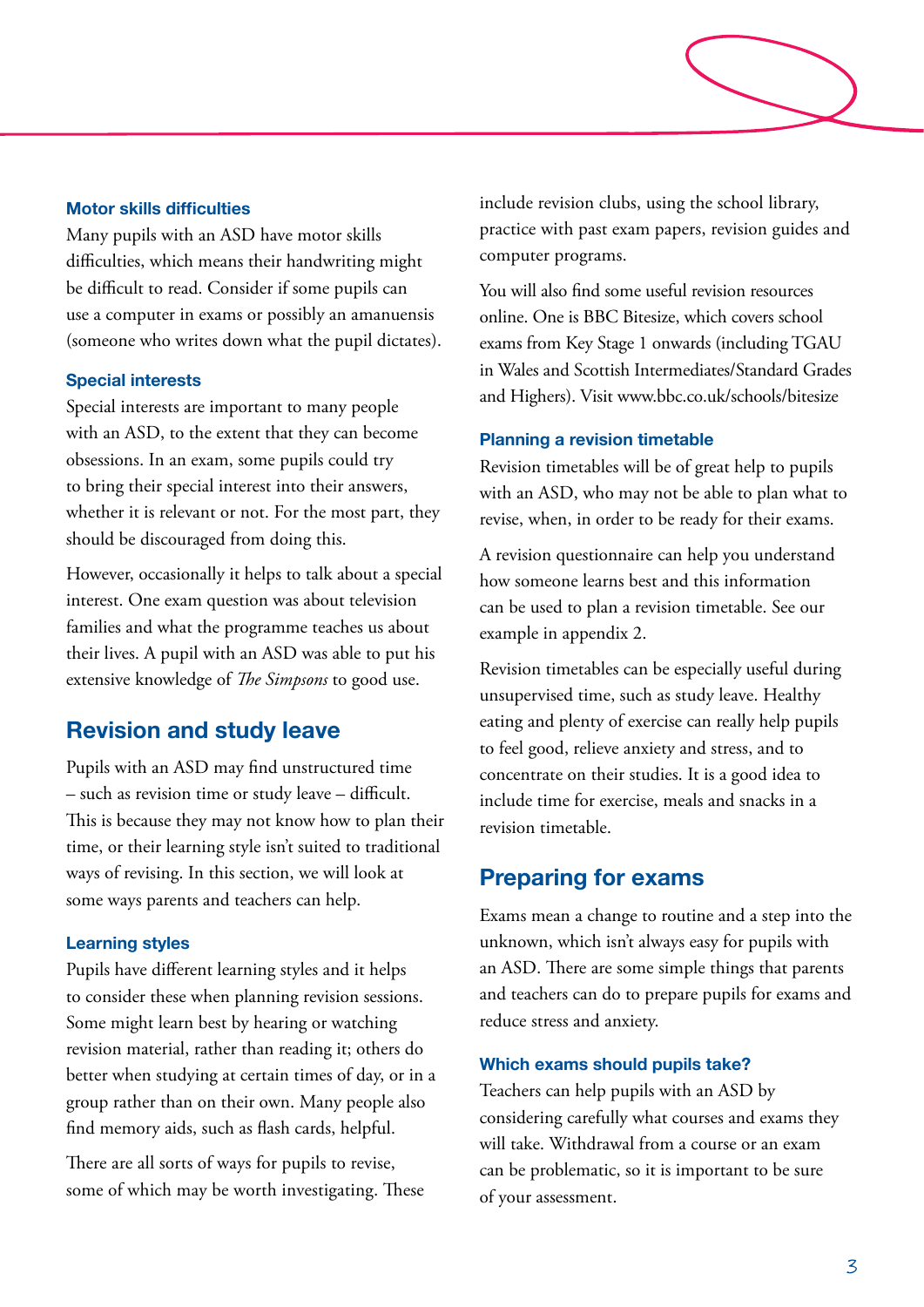Some pupils with an ASD need to be stretched and can take a lot of exams, while others won't manage as many. Try to prioritise: pupils with an ASD don't need to sit exams in all subjects if this proves too stressful. They can, however, still attend lessons.

If you don't think that pupils will be ready to take exams in all subjects, encourage them to concentrate on the ones that they are truly interested in. You can also opt for modular courses wherever possible.

Some pupils with an ASD have hyperlexia: they read very well but don't necessarily attach the appropriate meaning to the text. This can give you an exaggerated impression of pupils' abilities. When relevant, take care that the level of the exam is suited to individual pupils.

### **Support from teachers**

Once you know what courses pupils are taking, you could:

- > draw up a weekly study plan which you give to pupils at the start of the course, so they can see what they will be learning and how they will prepare for exams (see our example in appendix 3)
- > draw up a timetable showing when exams are taking place – keep it on display in your classroom
- > talk about how you'll be preparing for exams at school, for example revision lessons; practice with old exam papers
- > for the last two to three weeks of a course, do practice papers or look at past papers to work on pupils' exam technique
- > talk about what happens during exams (you could write a short 'social story'; we have included an example in appendix 4)
- > try to see pupils at the start of each exam: seeing a familiar face at this time can be comforting.

### **Support from parents**

Here are some ways in which you can help your child prepare for an exam.

- > Teach your child simple relaxation techniques such as taking five deep breaths before entering the exam room.
- > Talk to the school about relaxation so that your child can be reminded to use relaxation techniques at the right time.
- > Keep items relating to special interests at home as these might distract your child if taken into an exam room.
- > If it helps, play relaxing music in the house before your child leaves for an exam.
- > Encourage your child to get out and about: physical activity can reduce anxiety.
- > Make sure your child has as good a meal as possible before their exam.
- > Try to make yourself available during exam times to offer support or talk about concerns.
- > Make sure your child has an exam timetable to hand – perhaps put one in the kitchen or their bedroom.
- > Try writing a social story about exams. These are short stories, often with pictures, that tell your child why they are taking an exam, or what they can expect to happen on the day. We have included two examples in appendix 4.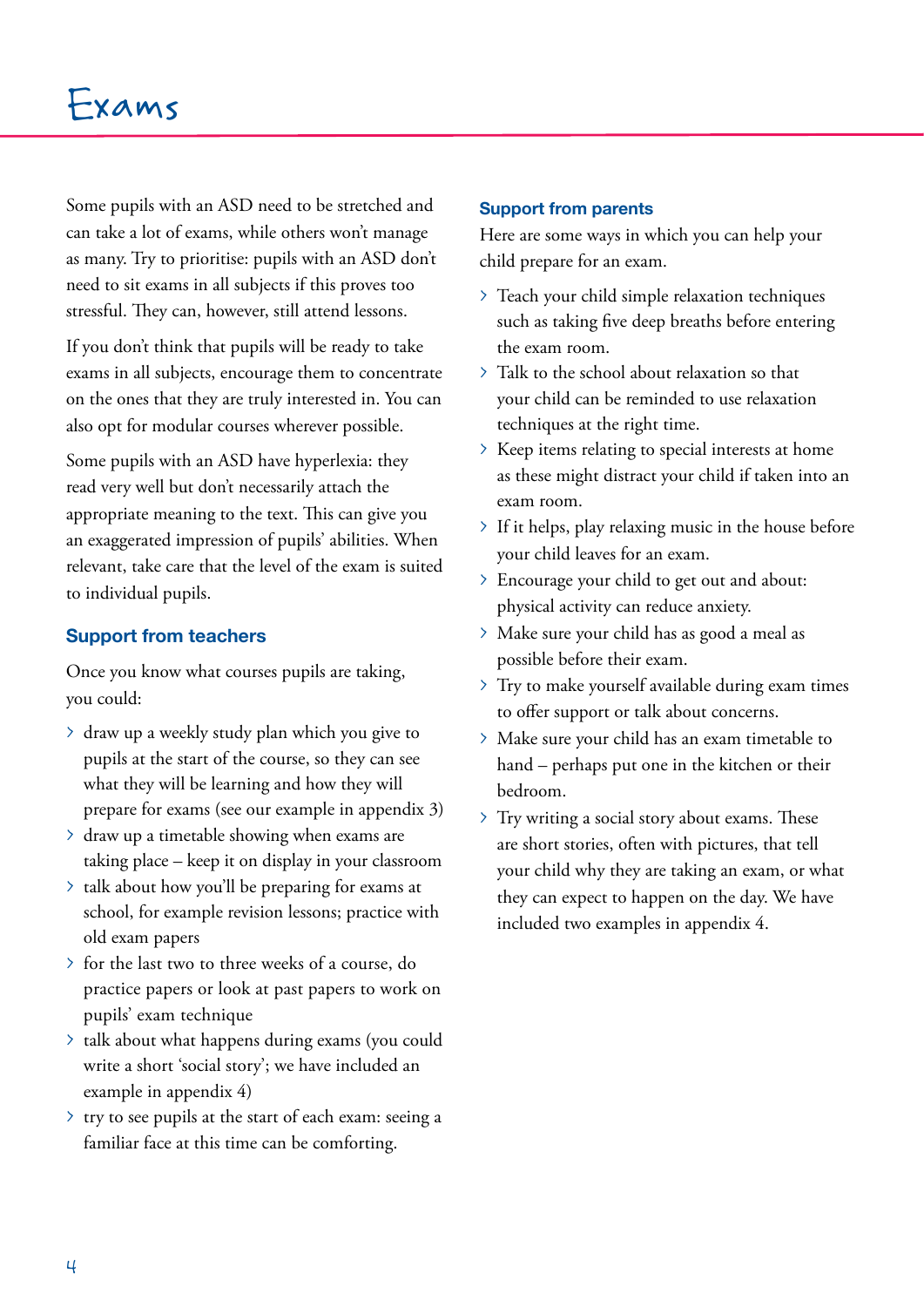# **Special arrangements for exams**

Schools can make their own arrangements for pupils with an ASD in internal exams. However, for public or external national exams like GCSEs, they must ask for special arrangements (sometimes called access or assessment arrangements) to be put in place, if necessary.

Schools have to show that pupils need special arrangements. For example, pupils may first have been tested by a specialist teacher or an educational psychologist to determine which arrangements may be appropriate for them.

The special arrangements you can ask for include:

- > pupils to have extra time to complete exams
- > pupils to sit exams in smaller rooms
- > pupils to sit exams in small groups or alone
- > pupils to get exam papers in different formats, such as digital
- > support teachers to act as prompts to keep pupils on task.

These arrangements are offered to all pupils with special educational needs or additional support needs, including ASD, but must be requested in advance from exam boards or awarding bodies (see appendix 1 for a list). There may be deadlines involved. Be aware that the arrangements you can make for these pupils do change.

At the time of writing, applications for special arrangements are made via Access Arrangements Online, an online form on the websites of exam boards. Teachers need a username and password to access the form.

For qualifications offered by the Scottish Qualifications Authority (SQA), applications are made online using the Assessment Arrangement Request Submission software.

It is wise to put special arrangements in place for internal exams if staffing and resources allow, so that:

- > pupils with an ASD are familiar with the arrangements and more likely to benefit from them when taking public or external national exams
- > there is a precedent when you ask for similar arrangements in public or external national exams.

# **Conclusion**

Exams can make pupils with an ASD especially anxious but by understanding the difficulties they face, we can help pupils to prepare, revise, get appropriate support and do as well as they possibly can.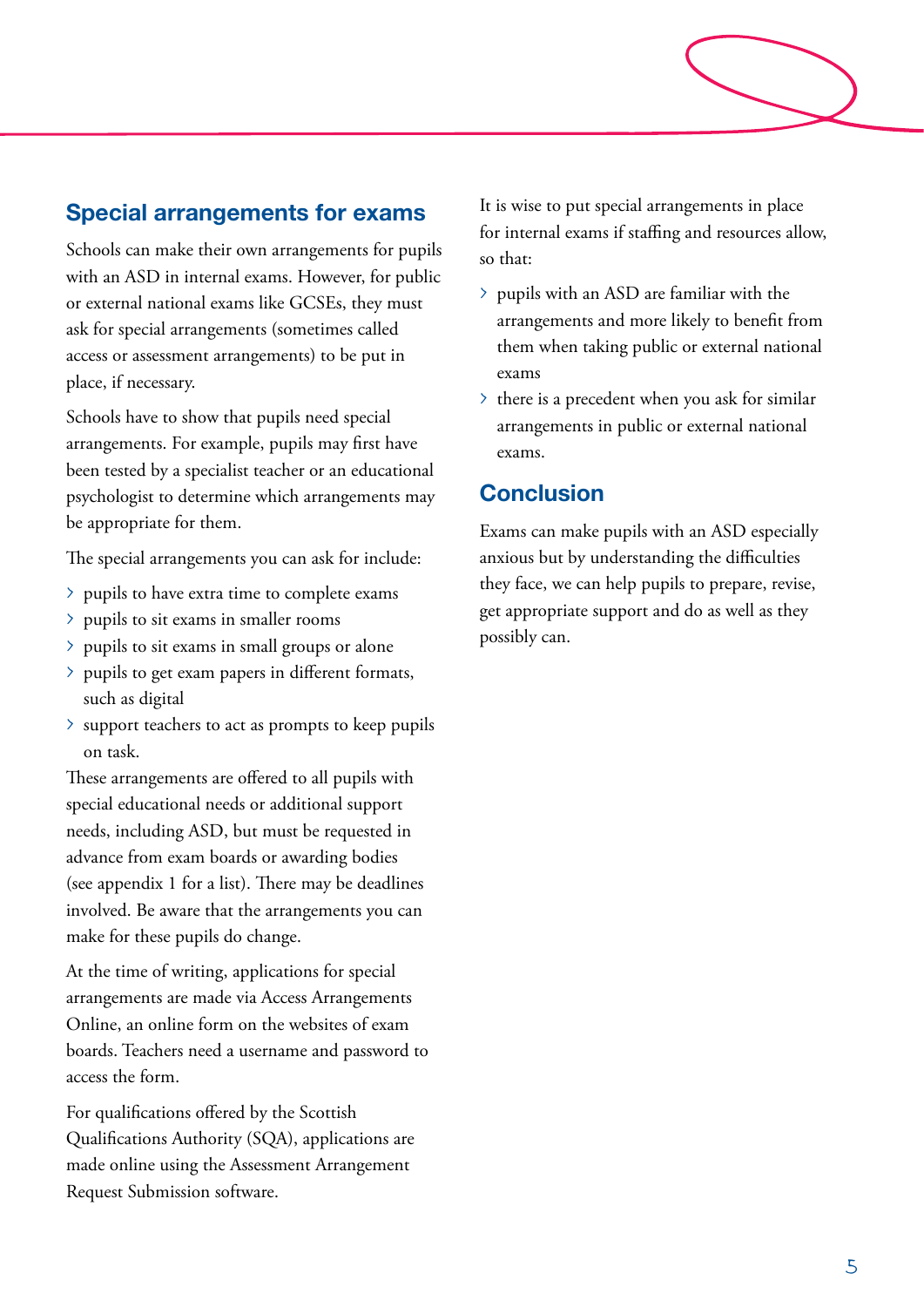# **Appendix 1: exam boards**

### **Assessment and Qualifications Alliance (AQA) (North)**

Devas Street Manchester M15 6EX Tel: 0161 953 1180 Email: eos@aqa.org.uk Website: www.aqa.org.uk

# **Assessment and Qualifications**

**Alliance (AQA) (South)** Stag Hill House Guildford Surrey GU2 7XJ Tel: 01483 506 506 Email: eos@aqa.org.uk Website: www.aqa.org.uk

### **Council for the Curriculum, Examinations and Assessment (CCEA)**

29 Clarendon Road Clarendon Dock Belfast BT1 3BG Tel: 02890 261 200 Email: info@ccea.org.uk Website: www.rewardlearning.org.uk

## **Edexcel**

190 High Holborn London WC1V 7BH Tel: 0844 576 0027 Website: www.edexcel.com

### **Independent Schools Examinations Board (ISEB)**

The Pump House 16 Queen's Avenue Christchurch BH23 1BZ Tel: 01202 487 538 Email: enquiries@iseb.co.uk Website: www.iseb.co.uk

### **Oxford Cambridge and RSA Examinations (OCR)**

1 Hills Road Cambridge CB1 2EU Tel: 01223 553 998 Email: general.qualifications@ocr.org.uk Website: www.ocr.org.uk

### **Scottish Qualifications Authority (SQA**)

The Optima Building 58 Robertson Street Glasgow G2 8DQ or Ironmills Road Dalkeith Midlothian EH22 1LE Tel: 0845 279 1000 Email: customer@sqa.org.uk Website: www.sqa.org.uk

### **WJEC**

245 Western Avenue Cardiff CF5 2YX Tel: 02920 265 000 Email: info@wjec.co.uk Website: www.wjec.co.uk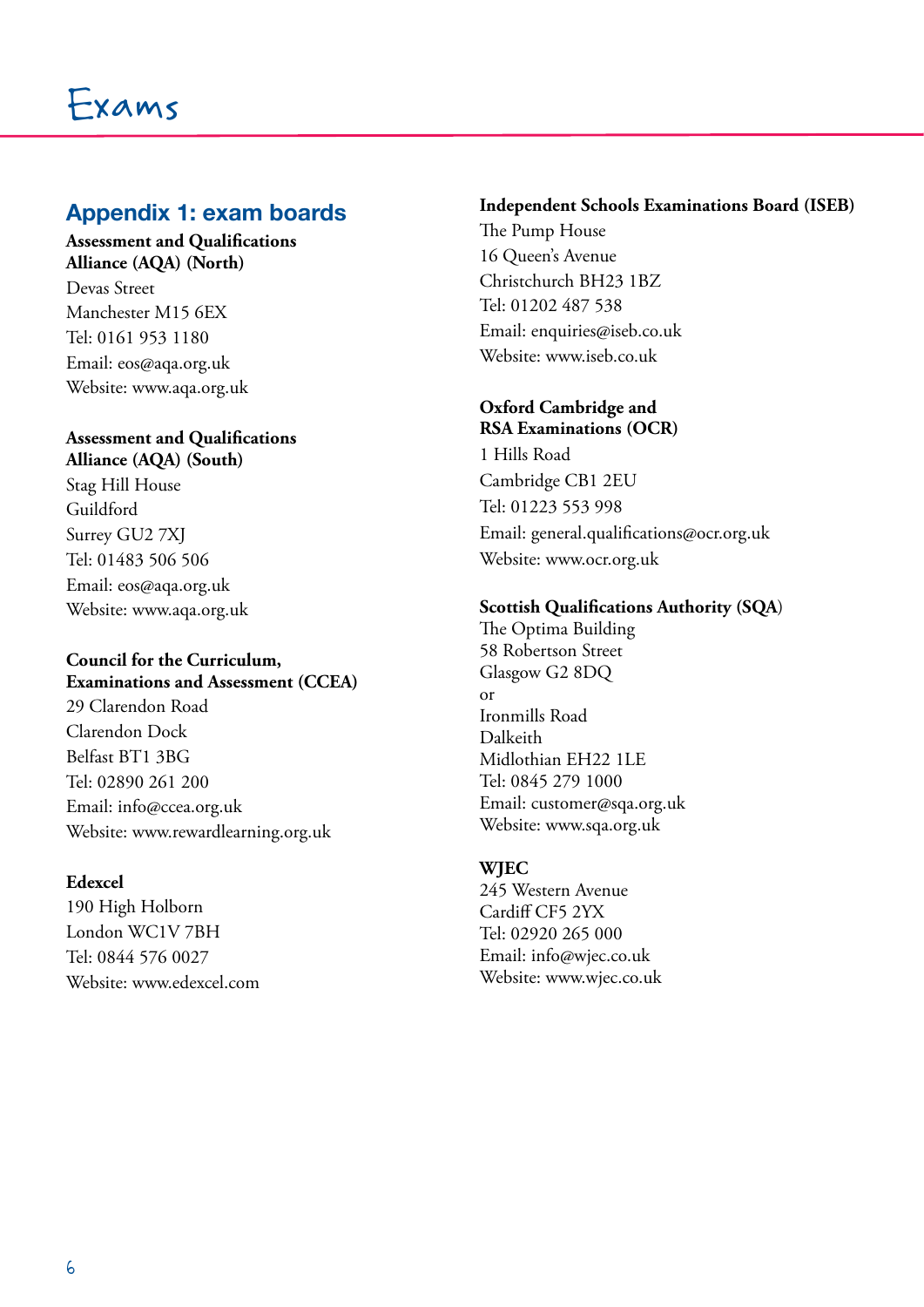# **Appendix 2: revision questionnaire**

| <b>How I learn best</b>     |                                        |  |
|-----------------------------|----------------------------------------|--|
| <b>Name</b>                 |                                        |  |
| My ideal time to study      | Morning                                |  |
|                             | Afternoon                              |  |
|                             | Evening                                |  |
| I like the background to be | Quiet                                  |  |
|                             | Music on                               |  |
|                             | TV on                                  |  |
|                             | People talking                         |  |
| I like the room to be       | <b>Bright</b>                          |  |
|                             | Soft light                             |  |
|                             | Quite dark                             |  |
| I like to                   | Eat food                               |  |
|                             | <b>Drink</b>                           |  |
|                             | Chew on something                      |  |
|                             | None of these                          |  |
| I like to study             | At home                                |  |
|                             | At school                              |  |
| At home                     | At my table                            |  |
|                             | On my bed                              |  |
|                             | On the floor                           |  |
|                             | Sitting on a soft chair                |  |
|                             | Sitting on a straight chair            |  |
|                             | Sitting on the sofa                    |  |
| At school                   | At my desk                             |  |
|                             | In the library                         |  |
|                             | In Learning Support                    |  |
| I study best when I am      | Alone                                  |  |
|                             | With a friend                          |  |
|                             | In a small group                       |  |
|                             | In a large group                       |  |
|                             | With my parents                        |  |
|                             | With my teachers                       |  |
| I remember best when        | I repeat information to myself         |  |
|                             | I use visual supports like pictures    |  |
|                             | I use memory aids                      |  |
|                             | I break information into smaller steps |  |

Adapted with thanks to Thinking Publications, 1995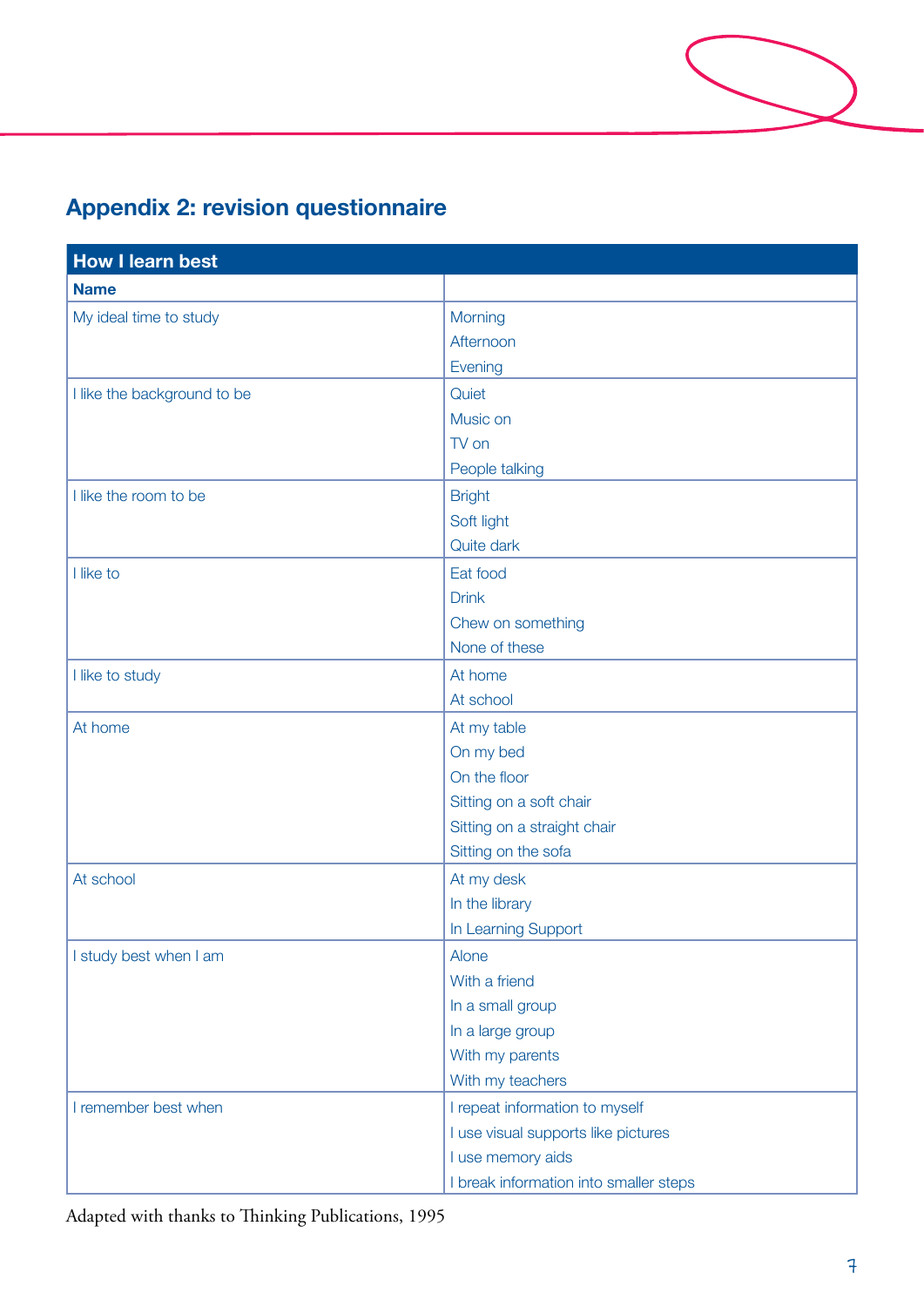# **Appendix 3: weekly study plan**

| <b>MATHS</b>          | <b>Lesson: Friday at 10am</b>                                                                                                                                               |                                        |
|-----------------------|-----------------------------------------------------------------------------------------------------------------------------------------------------------------------------|----------------------------------------|
| <b>Week beginning</b> | <b>Topic</b>                                                                                                                                                                |                                        |
|                       | <b>NEW</b>                                                                                                                                                                  | <b>REVISION</b>                        |
| 31 Jan                | 31.2 distance time graphs<br>31.3 more real-life graphs<br>Chapter summary and review                                                                                       | Chapter 20 - equivalent fractions      |
| 7 Feb                 | 32.1 directions and bearings<br>32.2 maps and scale drawings<br>Chapter summary and review                                                                                  | Chapter $21$ – angles in shapes        |
| 14 Feb                | 33.1 indices<br>33.2 expanding brackets and simplifying expressions<br>33.3 factorising simple expressions<br>Chapter summary and review                                    | Chapter 22 - introducing algebra       |
| <b>HALF TERM</b>      |                                                                                                                                                                             |                                        |
| 28 Feb                | 34.1 parallel lines<br>34.2 angles in quadrilaterals<br>34.3 properties of polygons                                                                                         | Chapter 23 - measures                  |
| 7 Mar                 | 34.4 angles in polygons<br>34.5 Pythagoras' theorem<br>Chapter summary and review                                                                                           | Chapter 24 - equations                 |
| 14 Mar                | 35.1 substituting into expressions and formulae<br>35.2 writing expressions, formulae and equations<br>35.3 changing the subject of a formula<br>Chapter summary and review | Chapter 25 - two-dimensional<br>shapes |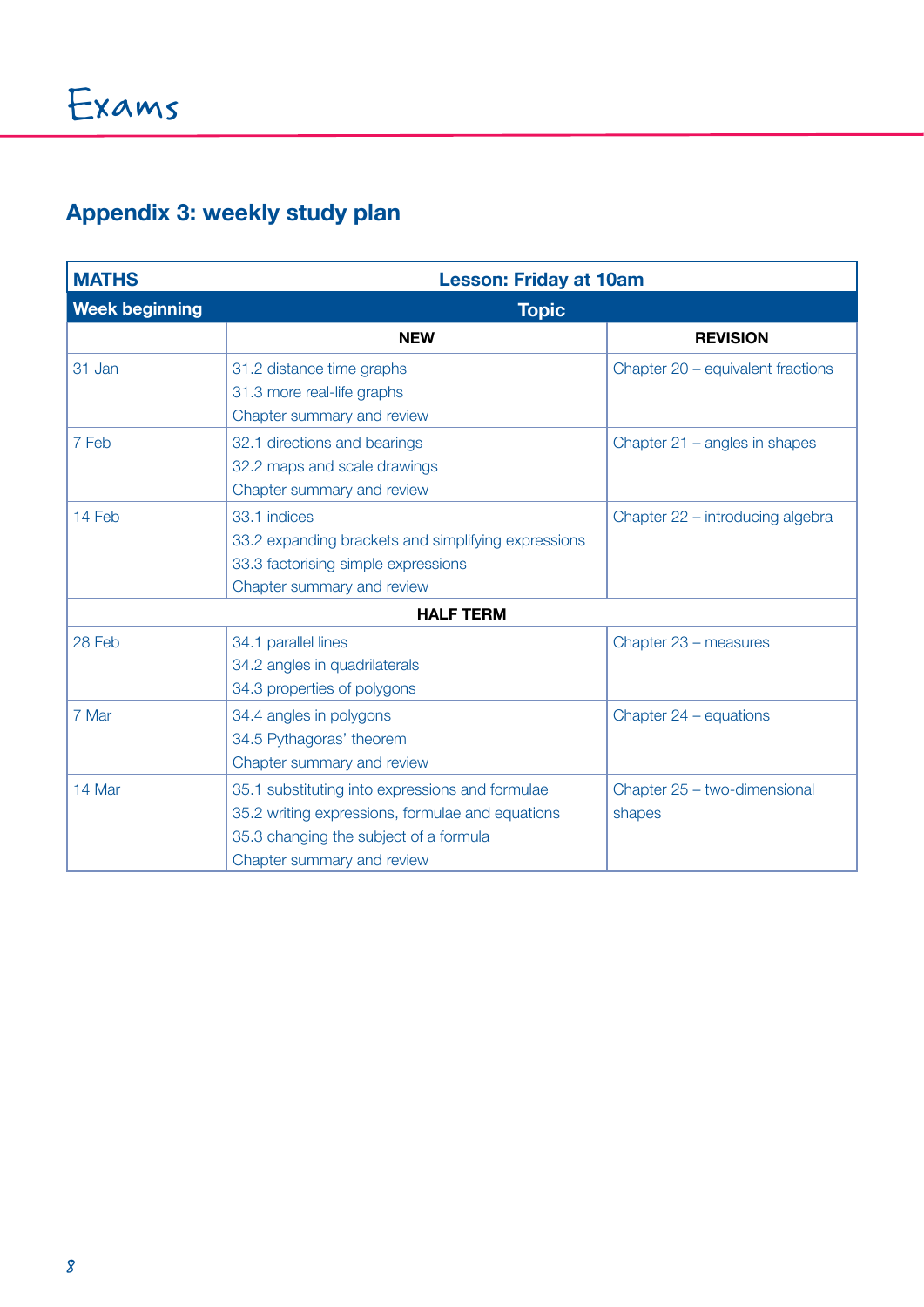

| <b>MATHS</b>                                               | <b>Lesson: Friday at 10am</b>                                                                                                                                          |                                   |  |
|------------------------------------------------------------|------------------------------------------------------------------------------------------------------------------------------------------------------------------------|-----------------------------------|--|
| <b>Week beginning</b>                                      | <b>Topic</b>                                                                                                                                                           |                                   |  |
| 21 Mar                                                     | 36.1 area of parallelograms and triangles<br>36.2 circle definitions and circumference<br>36.3 area of a circle<br>36.4 composite shapes<br>Chapter summary and review | Chapter 26 - using a formula      |  |
| 28 Mar                                                     | 37.1 linear equations<br>37.2 inequalities<br>37.3 trial and improvement<br>Chapter summary and review                                                                 | Chapter 27 - solid shapes         |  |
| 4 Apr                                                      | 38.1 plans and elevations<br>38.2 surface area of prisms<br>38.3 volume of prisms<br>Chapter summary and review                                                        | Chapter 28 - sequences            |  |
| 2 May                                                      | 39.1 generating sequences using nth term rules<br>39.2 finding the nth term of a sequence<br>Chapter summary and review                                                | Chapter 29 - straight line graphs |  |
| 9 May                                                      | 40.1 linear graphs<br>40.2 quadratic graphs<br>Chapter summary and review                                                                                              | Chapter 30 - transformations      |  |
| 16 May                                                     | 41.1 2D and 3D coordinates<br>41.2 constructions and loci<br>Chapter summary and review                                                                                |                                   |  |
| 23 May                                                     | Past papers                                                                                                                                                            |                                   |  |
| <b>HALF TERM</b><br>EXAMS: Monday 6 June<br>Friday 10 June |                                                                                                                                                                        |                                   |  |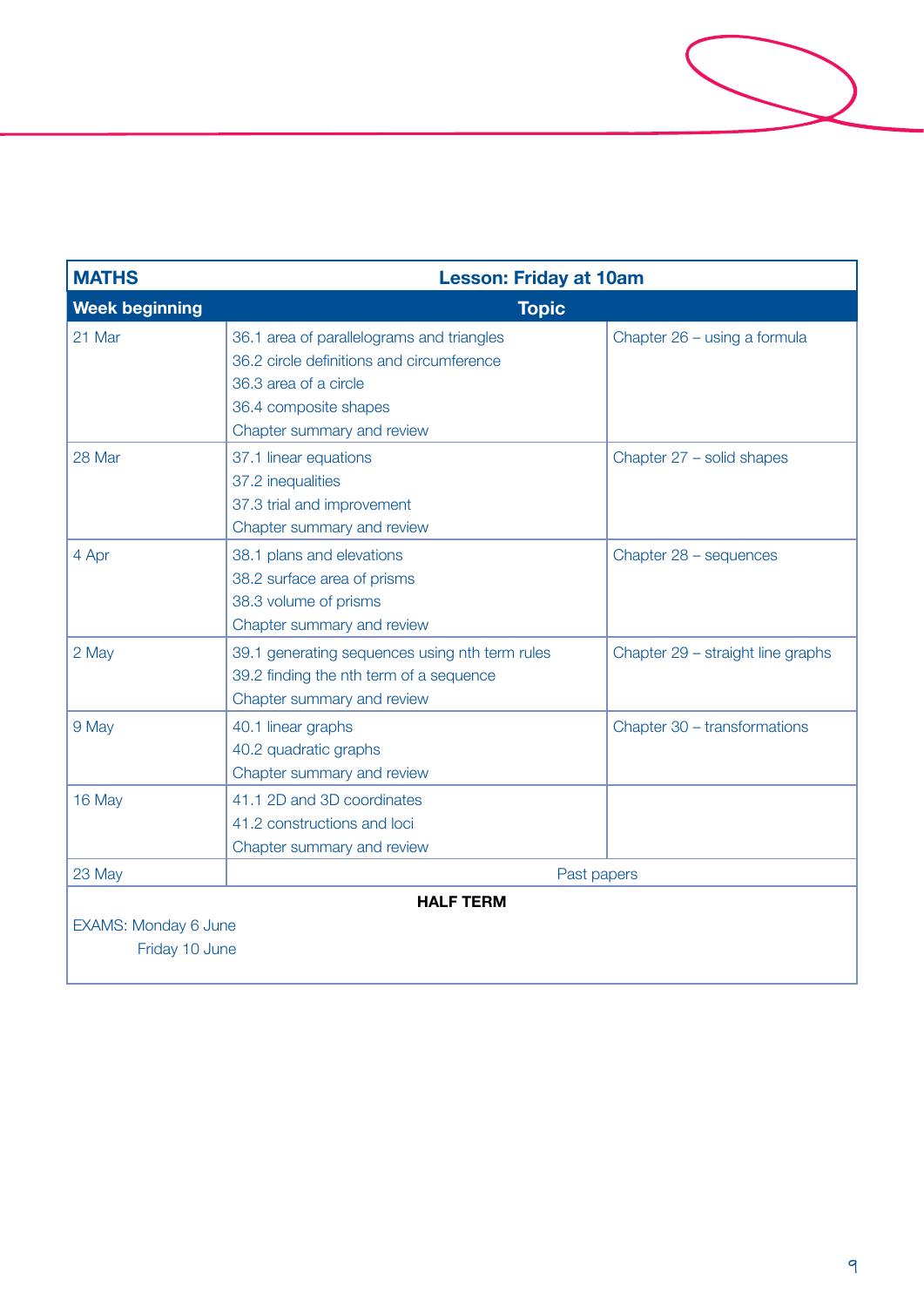# **Appendix 4: social stories**

Here are two social stories that you could use to explain what exams are and what pupils need to do during an exam.

### **All about exams**

Sometimes teachers give tests or exams to see what pupils have learnt in lessons.

You can be given a test or an exam in any subject you study at school.

When a teacher tells the class they have a test or an exam they often tell pupils what information will be covered.

It is helpful to listen to what the teacher says and do some revision.

Sometimes pupils feel nervous before or during an exam.

It is OK to feel nervous.

### **During an exam**

Sometimes teachers give tests or exams for pupils to complete.

During exams, it's important to try and think about the questions and how to answer them.

That way pupils can do their best in exams.

Later, when the exam is finished, pupils may want to think about their special interests. It is OK to think about special interests after the exam.

I will try to think about exam questions and answers during the exam.

# **Further reading**

Many of the books on this list are available to buy from our website. We receive 5% of the sale price from all the books we sell through www.autism.org.uk/amazonshop

**Attwood, T. (2008).** *The complete guide to Asperger's syndrome.* London: Jessica Kingsley Publishers. Available from www.autism.org.uk/amazonshop

**Beaney, J. and Kershaw, P. (2006)**. *Inclusion in the secondary school.* London: The National Autistic Society. Available from NAS Publications: www.autism.org.uk/pubs

**Gray, C. (2001).** *My social stories book.* London: Jessica Kingsley Publishers. www.autism.org.uk/amazonshop

**Joint Council for Qualifications (JCQ) (2010).** *Access arrangements, reasonable adjustments and special consideration 2010-2011.* Available online: www.jcq.org.uk/exams\_office/access\_arrangements/ regulationsandguidance/

**Leicester City Council and Leicestershire County Council (1998).** *Asperger syndrome – practical strategies for the classroom.* London: The National Autistic Society. Available from NAS Publications: www.autism.org.uk/pubs

**The National Autistic Society (2006).** *Autism spectrum disorders: a resource pack for school staff.* Available to download from: www.autism.org.uk/ teacherpack

**Scottish Qualifications Authority (SQA) (2010).** *Introduction to assessment arrangements for schools and colleges.* Available online: www.sqa.org.uk/sqa/files\_ ccc/AA\_IntroductionAssessmentArrangements.pdf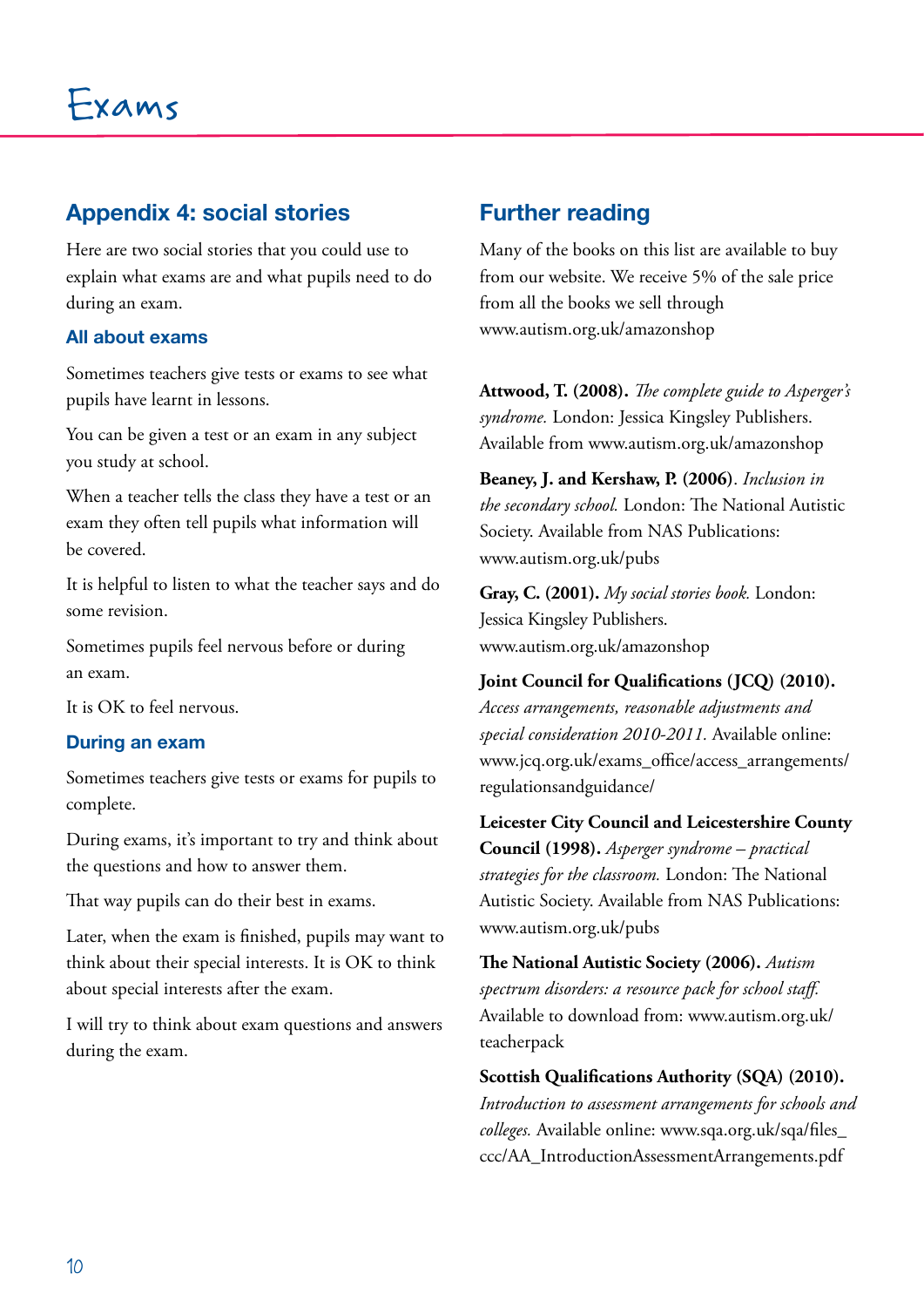### **Scottish Qualifications Authority (SQA) (2010).**

*Assessment arrangements explained.* Available online: www.sqa.org.uk/sqa/files\_ccc/AA\_ AssessmentArrangementsExplained.pdf

Many of the books on this list are available to buy through our website www.autism.org.uk/shop

If an item is marked as available from NAS Publications, please contact:

NAS Publications Central Books Ltd 99 Wallis Road London E9 5LN Tel: +44 (0)845 458 9911 Fax: +44 (0)845 458 9912 Email: nas@centralbooks.com Online orders: www.autism.org.uk/pubs

# **Useful contacts**

### **NAS Education Rights Service**

Information, support and advice on educational rights and entitlements Tel: 0808 800 4102 Website: www.autism.org.uk/educationrights

### **Autism Helpline**

General information, advice and support for people with an ASD, families and professionals Tel: 0808 800 4104 (open Monday-Friday, 10am-4pm)